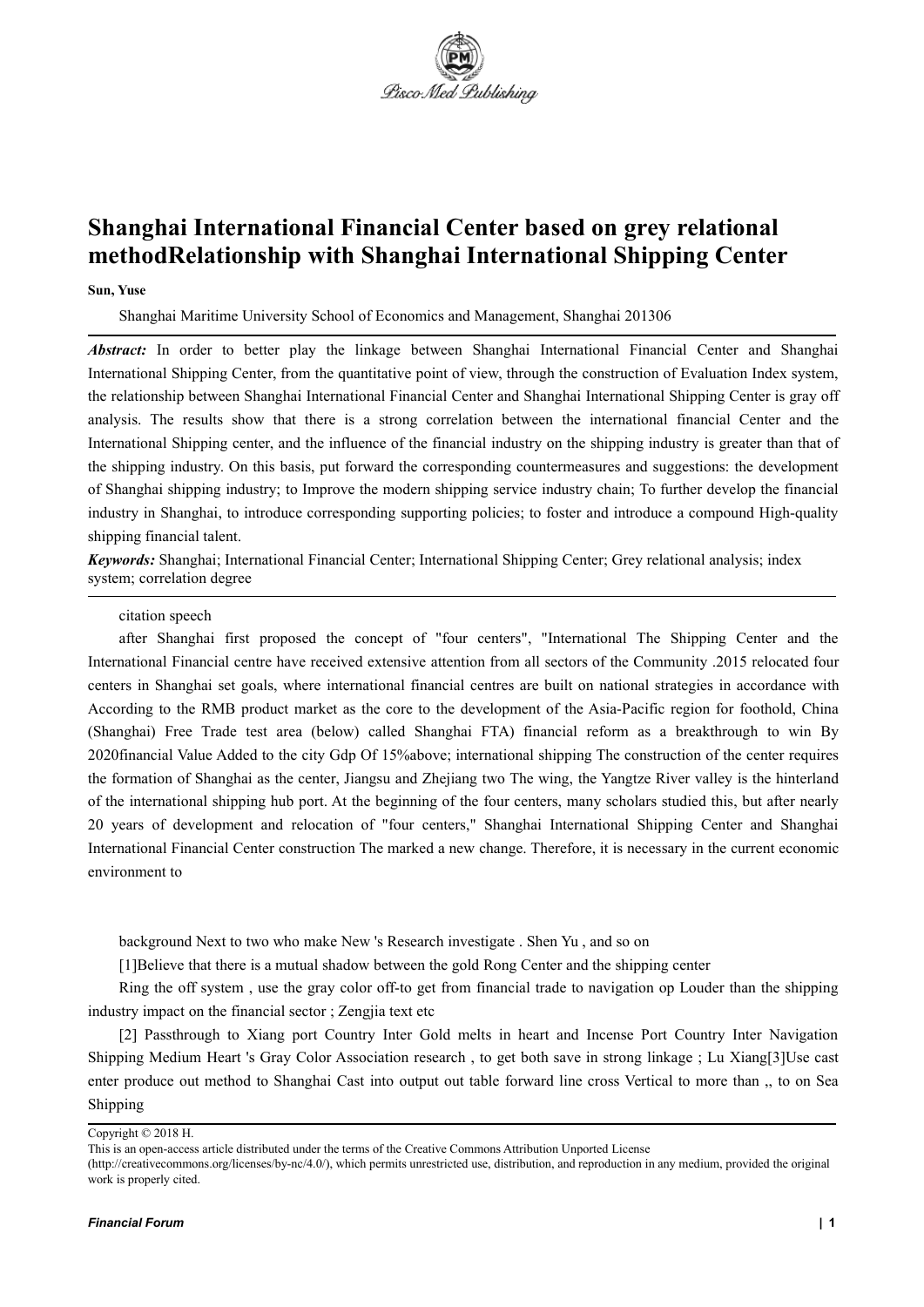Industry andGold Merge Industry 's between then off Department Strong on Direct access system , gold merge industry Shipping industry Shadow ring Greater , back to off Union is not obvious .

looking at the above findings, for the Shanghai International Shipping Center and the The study of Shanghai International Financial Center is less and earlier. with the establishment of the Shanghai FTA and the redefinition of the " Thirteen-Five" plan for the "four ", it is necessary to base on the economic development in recent years conditions to re-examine and evaluate the two, on the basis of which the Sea International Financial Center construction and Shanghai International Shipping Center Construction

Receipt Date : 2016-04-08 Introduction to Authors : Sun ( 1991 (-), female, postgraduate, research direction for international trade theory and policy;

Yu Sikin ( 1956 -- Male, professor, doctoral tutor, research direction for transportation economy and management. And put forward the policy suggestions to promote the construction.

## **1. research objects and methods**

Research subjects

This paper refers to the existing literature construction index system, select 2011

―2015 annual gross output value of Shanghai financial industry and shipping industry total value, points Analysis of Shanghai International Shipping Center and Shanghai International Financial Center Grey Association degree.

Research methods

The Grey relational theory was originally proposed by the Chinese scholar Deng Ju long, The isthen applied to empirical research in the fields of social science. There are many related analysis methods, such as input-output method, regression analysis method, square Difference analysis method, etc., but each has its advantages and disadvantages. In this paper, the Grey Association method is not high enough for target capacity, and more than three or four samples are basically full of foot analysis requirement, which can avoid the loss due to asymmetric information , and has the characteristics of clear thinking and strong operability. Therefore, this article uses the grey relational method to quantitatively study the linkage between Shanghai International Shipping Center and Shanghai International Financial Center.

The concrete calculation steps of the grey correlation method are as follows:

0.35, then two who to Weak phase off ; 0.35 (X0 ,X I )  $\leq$  0.65, For mediumPhaseOff; If 0.65 The (X0,XI) ≤1,ForStrong phaseOff.

Building Index System

Considering the availability of metric data, this article builds international Financial Center, International Shipping Center and international economic development level, etc.3 Evaluation index system of species (see table 1).

In this paper, the gross output value of financial industry and transportation

1,2,3,  $N$ ; I = 1,2,3,  $M$ ; N is the number of time series;

M As the number of index system.

(2) to the original data for dimensionless processing, this paper uses the first

final output results, respectively, to study the main indicators of financial services to traffic Impact of transportation output value and main indicators of transportation and transport to gold

The influence of the financial value of the industry, so that Shanghai International Shipping Center value Method , that is  $X($  I

The degree of association with Shanghai International Financial Center. Because of the degree of correlation

(3) Calculating the absolute value of reference and comparison sequences one by one

Can not explain the extent of the actual impact of the two, this paper chooses the national

Poor , find The big difference and most small poor X( I

(4)AshColorOffTheSystemNumber (I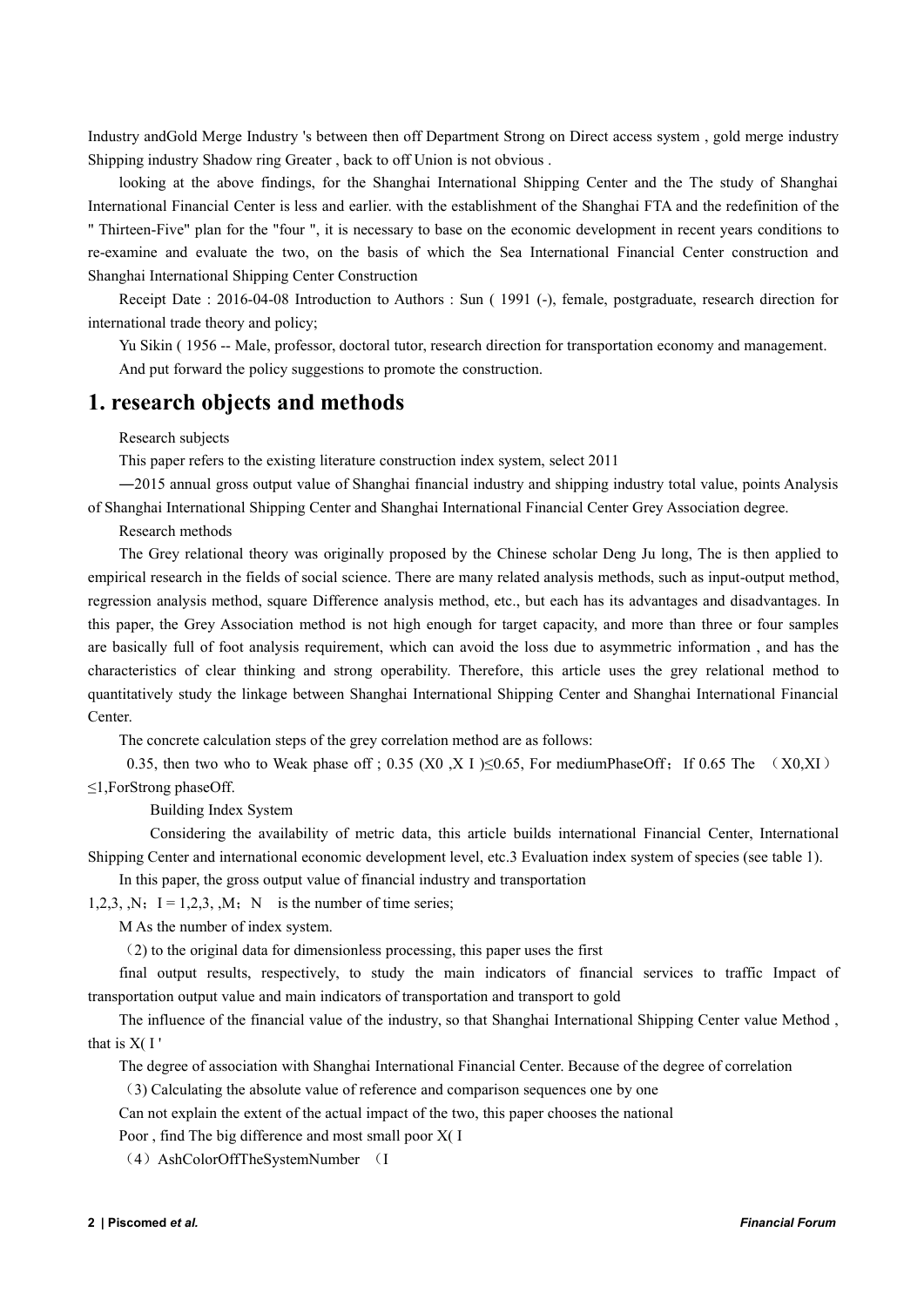The development level of Jinan as a reference indicator.

 $(I \tT)$  =

Min min  $()$  + Max Max  $()$  $()^+$  Max Max  $()$ Grey Relational Degree analysis

Collect the index data according to the evaluation Index system to gold Where is the resolution  $\in (0,1)$ , General take = 0.5.

(5) to obtain the correlation, generally take the mean of the grey correlation coefficient

The total output value of the product and shipping industry is the reference sequence, and the various kinds of indices are compared.

Financial center, International Shipping Center and international Economic Development level 3 A kind of evaluates the grey Relational degree of index system, the result is shown in table 2.

As the above table shows:  $11 > 13 > 12$ , it is stated that each evaluation means The magnitude of the impact on the financial sector is the international financial center in turn

 $>$  National economic development level, international shipping center; 21st  $>$  22

> , the impact of each evaluation indicator on the shipping industry depends on the size of the Second International Financial Center > International Shipping Center > national economy Hair show level; when > when the level of national economic development on the financial industry

is more influential than the shipping industry.  $21st > 23$  When the International The relationship between shipping center and International Financial Center is greater than international shipping The relationship between the center and the development level of national economy; 12 The21st When, The impact of international financial centres on international shipping centers is greater than the national

the extent to which the international financial centre is affected by the inter-shipping Centre. The above analysis shows that international financial center and International Shipping

strong relevance and financial implications for the shipping industry The is larger than the shipping industry's impact on the financial sector.

### **2. Build Discussion**

Shanghai International Shipping Center and based on "Thirteen-Five" Planning The new meaning of Shanghai International Financial Center Construction, in the above analysis ofthebased on the following recommendations:

(1) Development of Shanghai shipping industry, that is, to strengthen shipping enterprises financing, insurance, currency exchange, currency settlement resulting from the process economic activity and related business arising from it;

(2) Perfect modern shipping service industry chain by increasing shipping Service level Perfect shipping service industry system;

(3) Further development of the financial industry in Shanghai, with the financial sector pulling shipping industry, shipping industry to promote the financial industry;

(4) to introduce corresponding support policies for the development of shipping finance creating a favourable soft environment;

(5) to cultivate and introduce the compound high quality shipping financiers ,to build Shanghai into a gathering ground for shipping financial talent.

### **References**